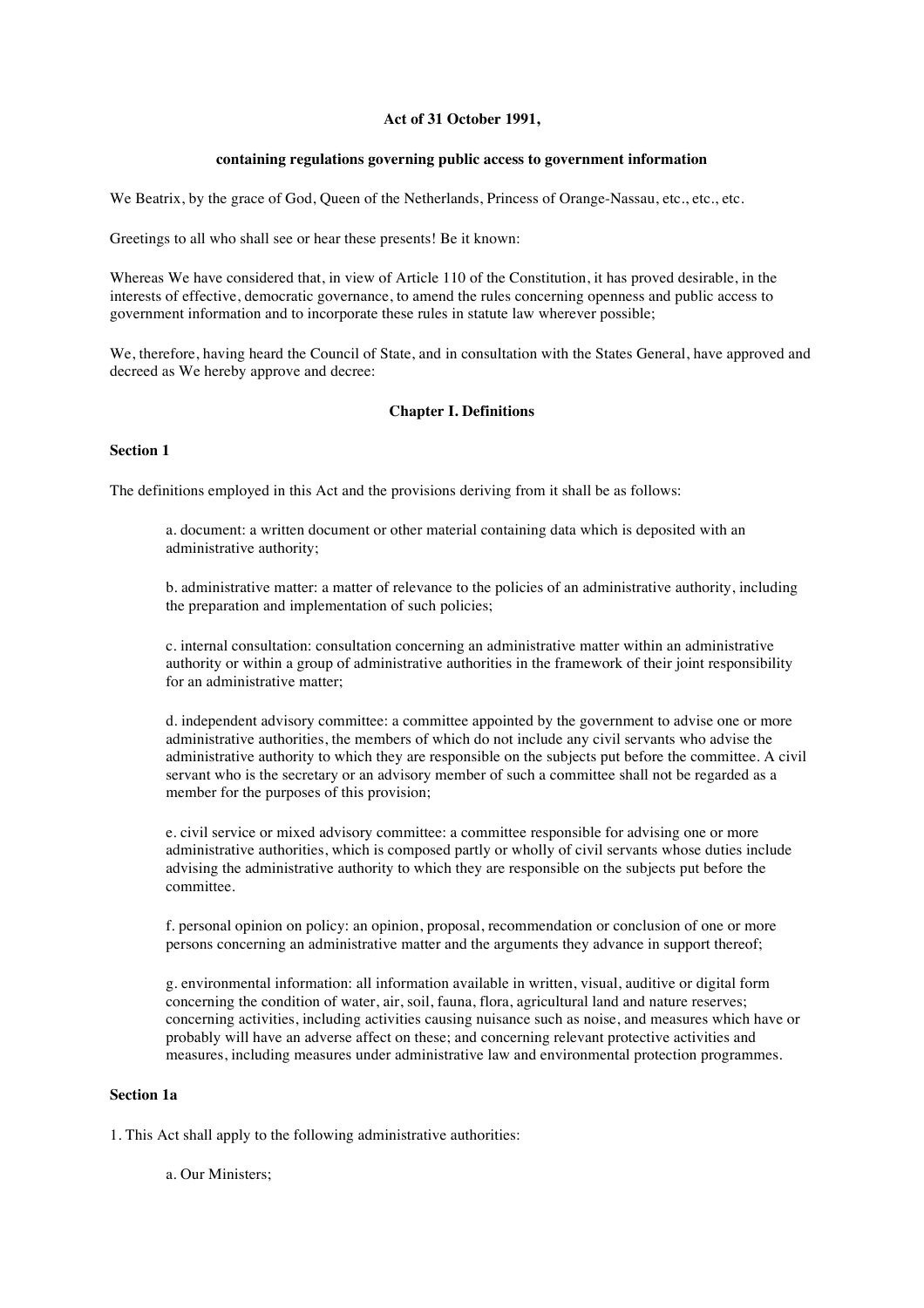b. the administrative authorities of provinces, municipalities, water boards and regulatory industrial organisations;

c. administrative authorities whose activities are subject to the responsibility of the authorities referred to in subsection 1 (a and b);

d. such other administrative authorities as are not excluded by order in council.

2. Notwithstanding subsection 1 (d), this Act shall apply only to such administrative authorities responsible for education and research in the policy field of the Ministry of Education, Culture and Science as have been designated by order in council.

# **Chapter II. Public Access**

# **Section 2**

An administrative authority shall, in the exercise of its functions, disclose information in accordance with the present Act, without prejudice to provisions laid down in other statutes.

# **Chapter III. Information on application**

## **Section 3**

1. Anyone may apply to an administrative authority or to an agency, service or company carrying out work for which it is accountable to an administrative authority for information contained in documents concerning an administrative matter.

2. The applicant shall specify the administrative matter or the document relevant to it about which he wishes information.

3. An application for information shall be granted with due regard for the provisions of sections 10 and 11.

### **Section 4**

If the application concerns documents held by an administrative authority other than that to which the application has been submitted, the applicant shall, if necessary, be referred to that authority. If the application was made in writing, it shall be forwarded and the applicant shall be notified accordingly.

#### **Section 5**

1. The decision on an application for information shall be given verbally or in writing.

2. The applicant shall receive written notification of a refusal to disclose all or part of the information for which he applied in writing. If the application was made verbally, the applicant shall receive, on request, written notification of the refusal. This option shall be brought to the attention of the applicant.

3. The decision shall likewise be given in writing if the application for information concerns a third party and said third party has applied for this information. In such a case, the decision and the information relevant to the third party shall be sent to him.

#### **Section 6**

The administrative authority shall decide on the application for information at the earliest possible opportunity, and in any event no more than two weeks after the date of receipt of the application. The administrative authority may defer the decision for no more than a further two weeks. The applicant shall be notified in writing, with reasons, of the deferment before the first two-week period has elapsed.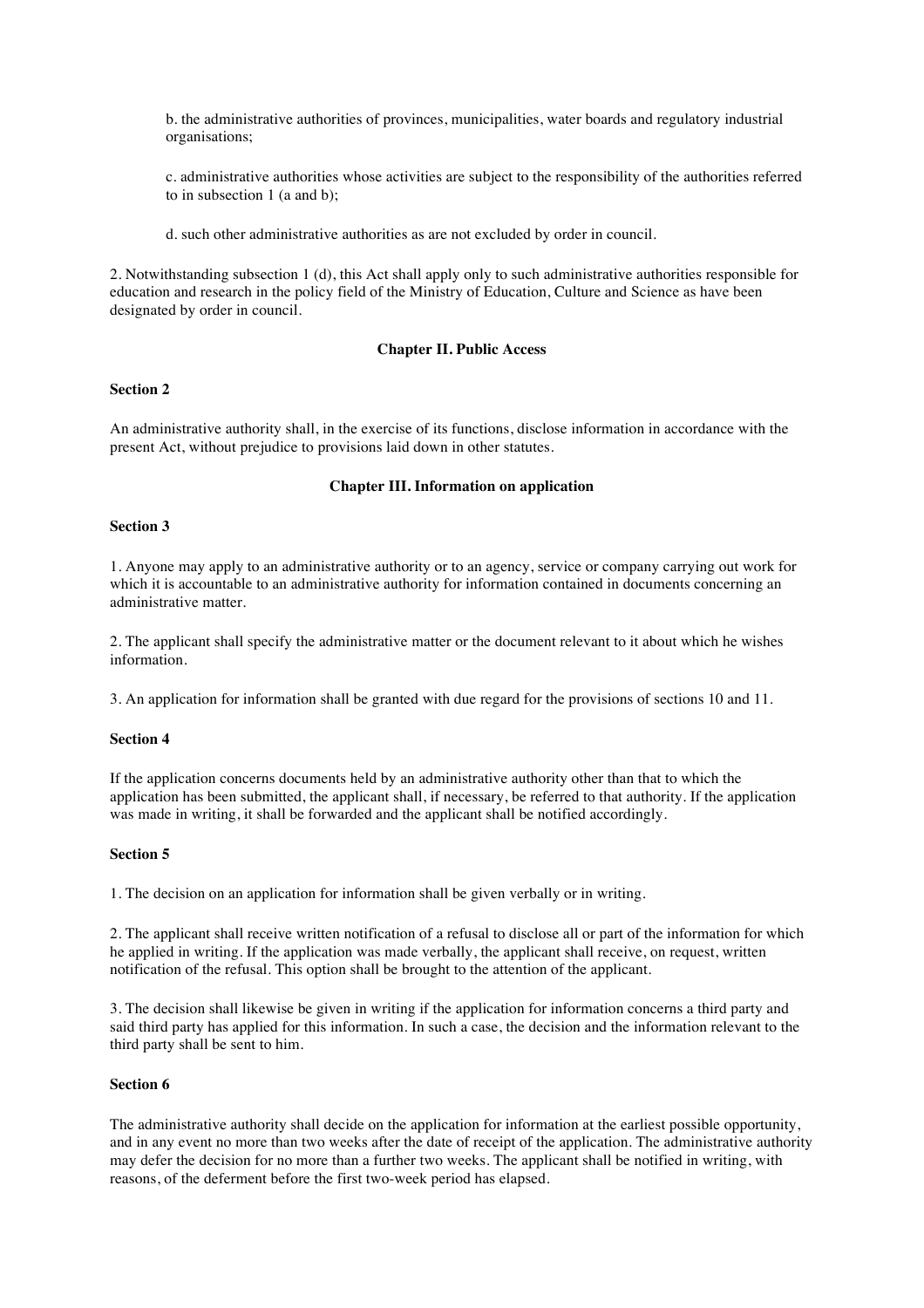## **Section 7**

1. The administrative authority shall provide information concerning the documents which contain the information required by:

- a. issuing a copy of the documents or conveying their exact substance in some other form,
- b. permitting the applicant to take note of the contents of the documents,
- c. supplying an extract from the documents or a summary of their contents, or
- d. supplying information contained in the documents.

2. In choosing one of the methods listed in subsection 1 the administrative authority shall take into account the preference of the applicant and the importance of smooth, rapid procedure.

## **Chapter IV. Information provided voluntarily**

# **Section 8**

1. The administrative authority directly concerned shall provide, of its own accord, information on its policy and the preparation and implementation thereof, whenever the provision of such information is in the interests of effective, democratic governance.

2. The administrative authority shall ensure that the information is supplied in a comprehensible form and in such a way as to reach the interested party and as many interested members of the public as possible at a time which will allow them to make their views known to the administrative authority in good time.

#### **Section 9**

1. The administrative authority directly concerned shall ensure that the policy recommendations which the authority receives from independent advisory committees, together with the requests for advice and proposals made to the advisory committees by the authority, shall be made public where necessary, possibly with explanatory notes.

2. The recommendations shall be made public no more than four weeks after they have been received by the administrative authority. Their publication shall be announced in the Netherlands Government Gazette or in some other periodical made generally available by the government. Notification shall be made in a similar manner of non-publication, either total or partial.

3. The documents referred to in subsection 1 may be made public by:

- a. including them in a publication which is generally available,
- b. publishing them separately and making them generally available, or
- c. depositing them for public inspection, providing copies or making them available on loan.

#### **Chapter V. Exceptions and restrictions**

# **Section 10**

- 1. Disclosure of information pursuant to this Act shall not take place insofar as::
	- a. this might endanger the unity of the Crown;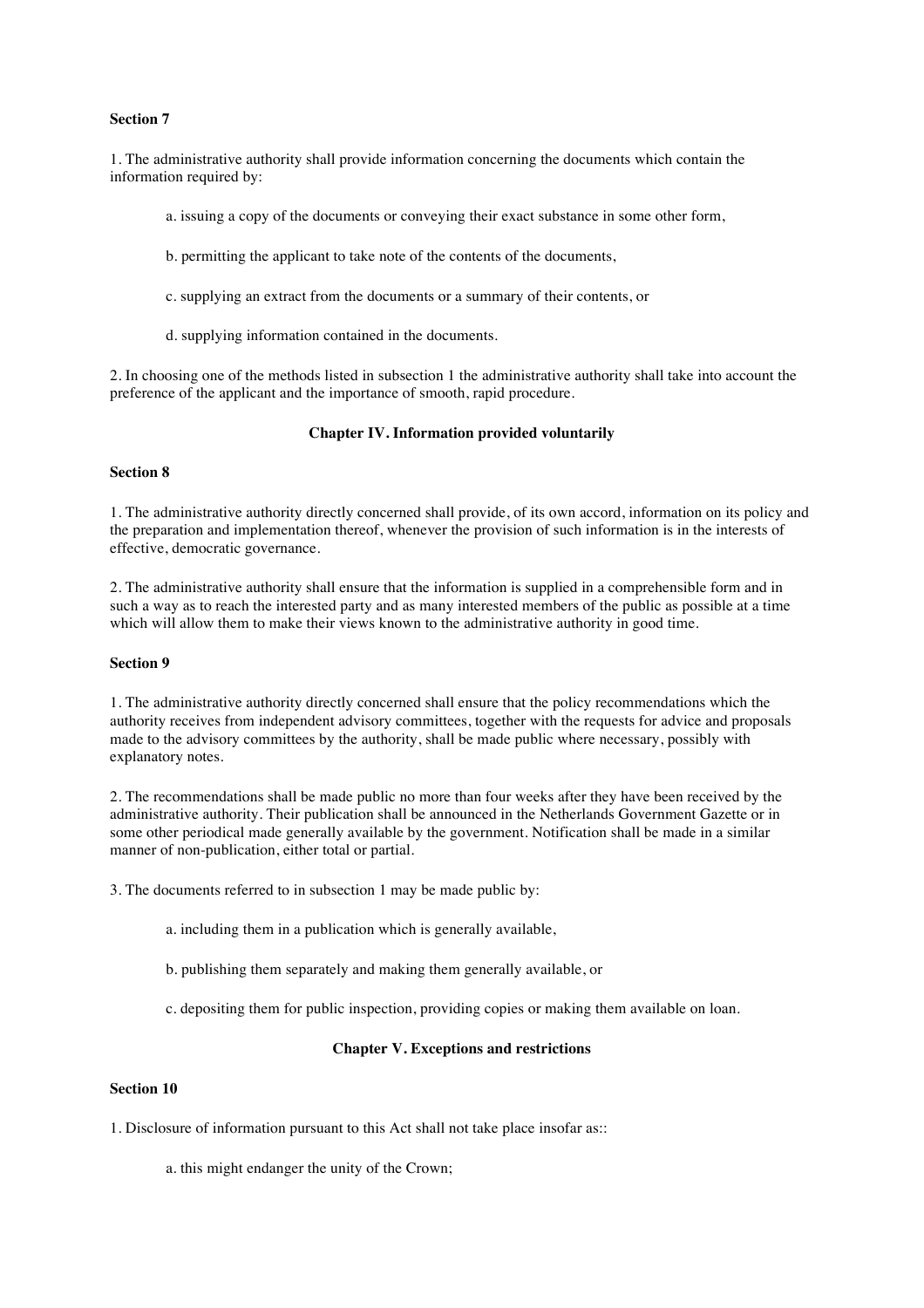b. this might damage the security of the State;

c. the data concerned relate to companies and manufacturing processes and were furnished to the government in confidence by natural or legal persons.

2. Nor shall disclosure of information take place insofar as its importance does not outweigh one of the following:

a. relations between the Netherlands and other states or international organisations;

b. the economic and financial interests of the State, other bodies constituted under public law or the administrative authorities referred to in section 1a, subsection 1 (c and d) and subsection 2;

c. the investigation of criminal offences and the prosecution of offenders;

d. inspection, control and oversight by administrative authorities;

e. respect for personal privacy;

f. the importance to the addressee of being the first to note the information;

g. the prevention of disproportionate advantage or disadvantage to the natural or legal persons concerned or to third parties.

3. Subsection 2, chapeau and at b, shall apply to the disclosure of environmental information concerning confidential procedures.

4. Subsection 2, chapeau and at g, shall not apply to the disclosure of environmental information. It is possible to refrain from disclosing such information pursuant to this Act if its publication would make damage to the environment more likely.

# **Section 11**

1. Where an application concerns information contained in documents drawn up for the purpose of internal consultation, no information shall be disclosed concerning personal opinions on policy contained therein.

2. Information on personal opinions on policy may be disclosed, in the interests of effective, democratic governance, in a form which cannot be traced back to any individual. If those who expressed the opinions in question or who supported them agree, information may be disclosed in a form which may be traced back to individuals.

3. Information concerning the personal opinions on policy contained in the recommendations of a civil service or mixed advisory committee may be disclosed if the administrative authority directly concerned informed the committee members of its intention to do so before they commenced their activities.

### **Chapter VI. Other provisions**

# **Section 12**

Rules applicable to the central government may be laid down by or pursuant to an order in council concerning charges for copies of documents made and extracts from or abstracts of documents supplied in response to applications for information.

**Section 13**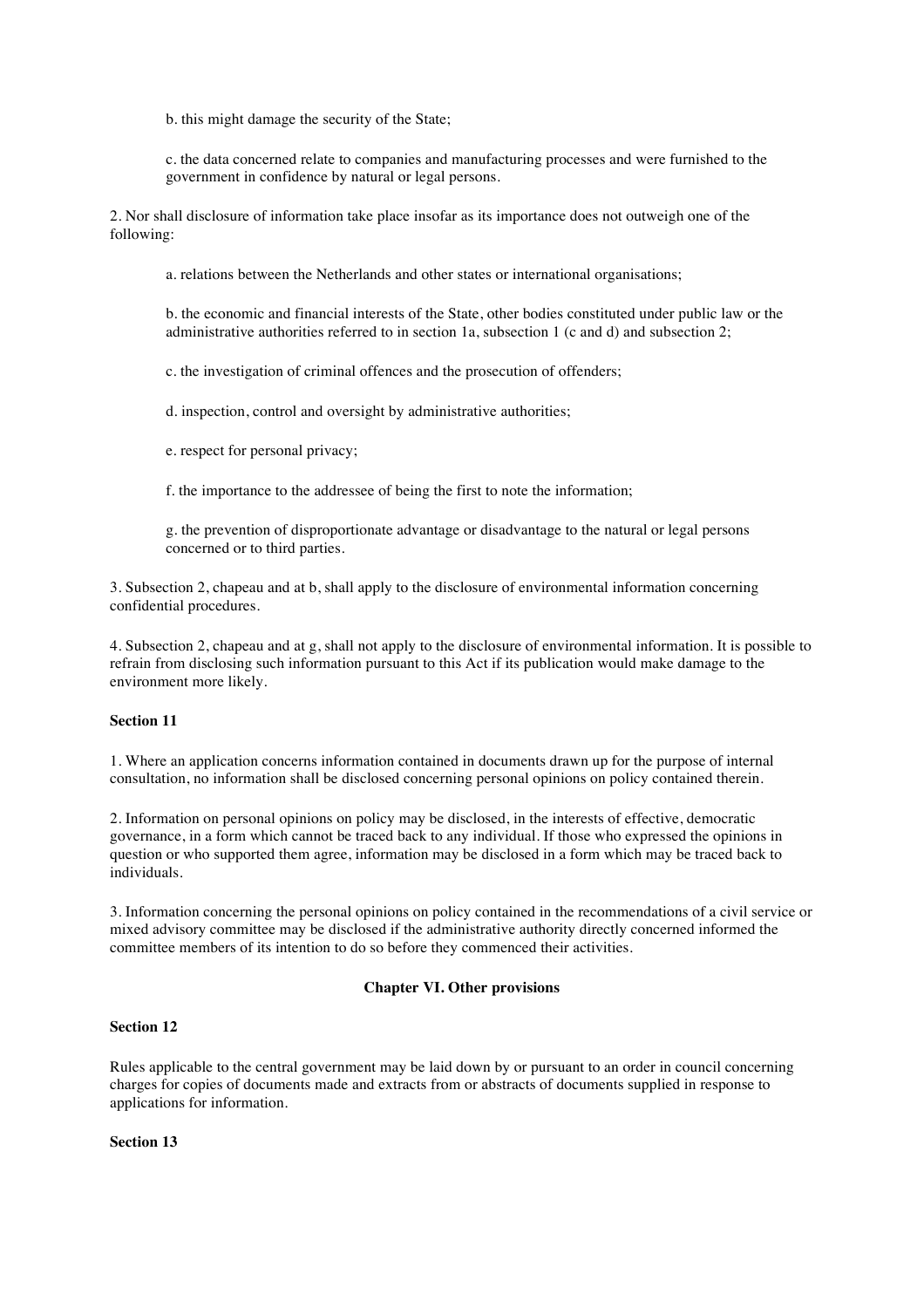Publication of recommendations by the Council of State or independent advisory committees which were issued before 1 May 1980 shall not be compulsory under the present Act.

# **Section 14**

Further rules concerning the implementation of provisions laid down by or pursuant to the present Act may be laid down:

a. for central government, by or pursuant to an order by Our Prime Minister in accordance with the views of the Cabinet;

b. for provinces, municipalities, water boards and the other administrative authorities referred to in section 1*a*, subsection 1 (c and d) and subsection 2, by their executive bodies.

# **Section 15**

[Lapsed.]

# **Section 16**

The provisions of the previous Government Information (Public Access) Act (Bulletin of Acts and Decrees 1987, no. 581) shall continue to apply to appeals against decisions given pursuant to the said Act which had been lodged before the present Act entered into force.

# **Section 17**

Our Prime Minister and Minister of General Affairs, and our Minister of the Interior shall, within five years of the entry into force of the present Act, report to the States General on its application.

#### **Chapter VII. Amendments to certain Acts of Parliament**

#### **Section 18**

[Contains amendments to other regulations.]

## **Section 19**

The provisions of the previous Act shall continue to apply to advisory reports, recommendations and proposals issued by the Council of State before the present Act entered into force.

#### **Section 20**

[Contains amendments to other regulations.]

### **Section 21**

Restrictions on access imposed before the entry into force of the present Act shall continue to apply to applications pursuant to the 1962 Public Records Act (Bulletin of Acts and Decrees 1962, no. 313) for consultation or use of documents which had been deposited in a repository before the entry into force of the present Act.

#### **Sections 22-24**

[These articles contain amendments to other regulations.]